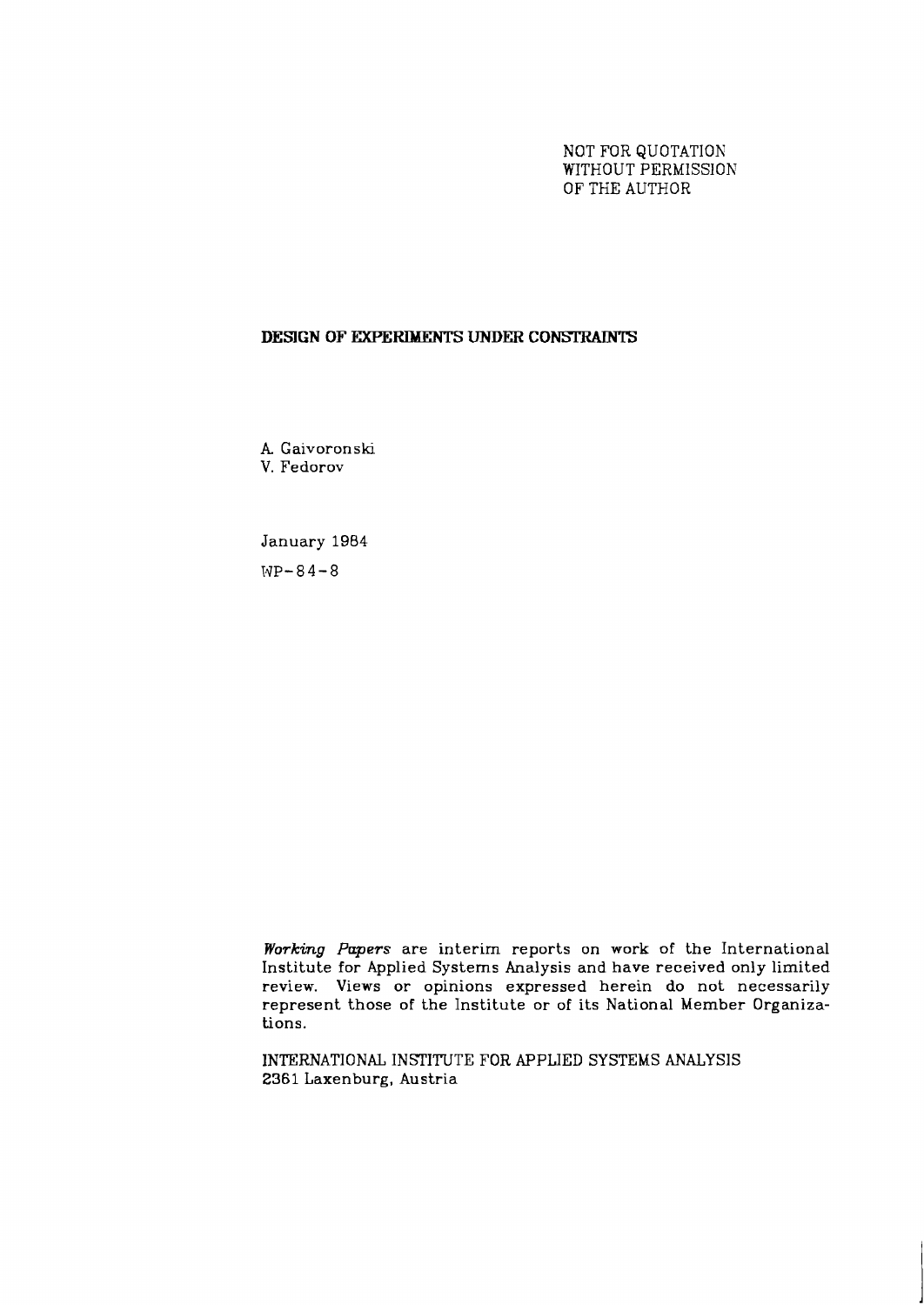## **PREFACE**

This paper was done in collaboration between the System and Decision Sciences Area (SDS) and the Adaptive Resource Policy Project (ARP). It faces the problem of optimal experimental design. This problem arises in adaptive policy making at the stage of estimating a model's parameters. It can be considered as an optimization problem with both objective functions and constraints dependent upon probabilistic measures. Methods for dealing with such problems have recently been developed in SDS. In this paper, these methods are applied to optimal experimental design which allows us to get nontrivial results both in statistics and optimization theory.

> Andrzej Wierzbicki Chairman System and Decision Sciences Area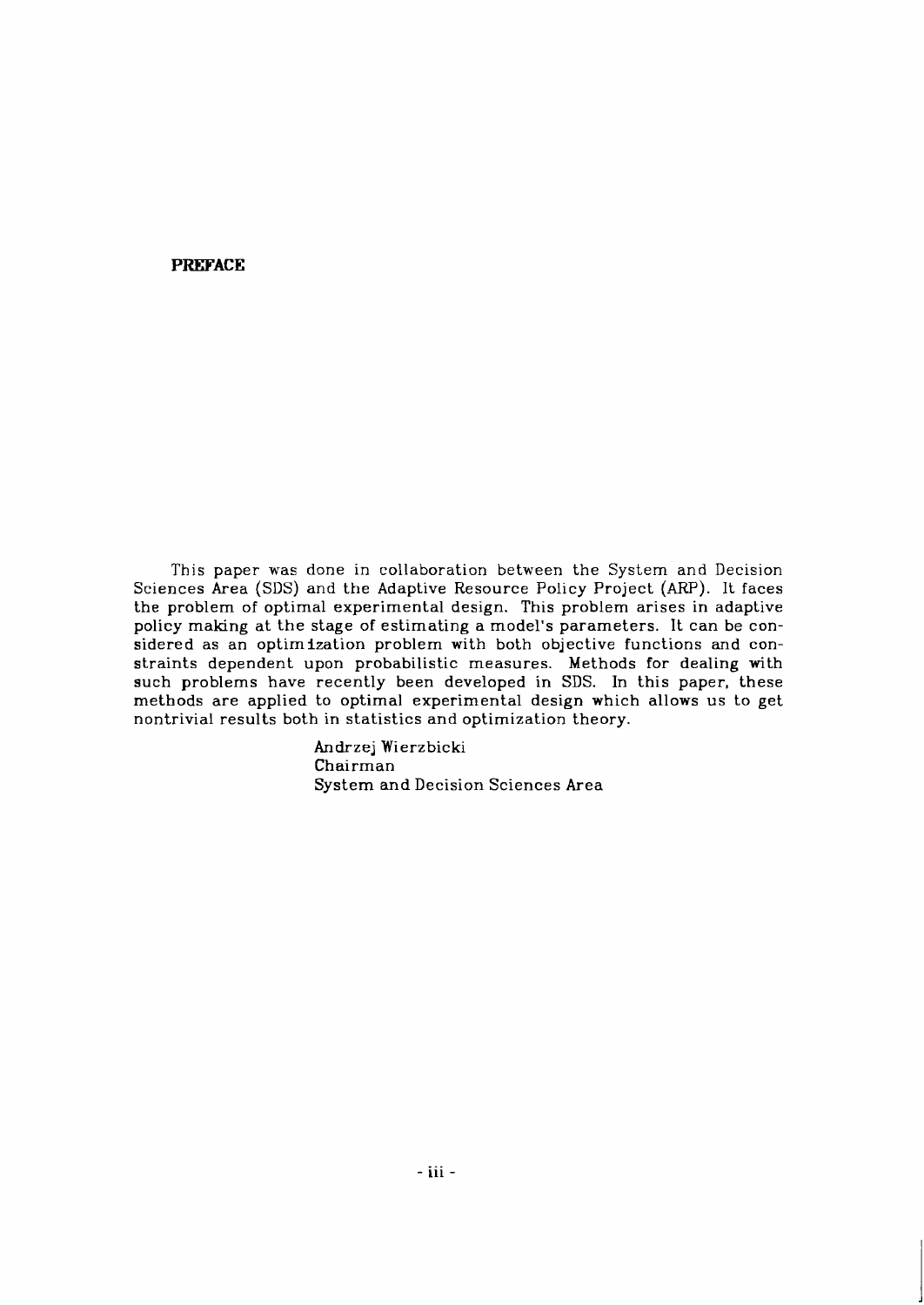# **CONTENTS**

| 1. Introduction               |  |
|-------------------------------|--|
| 2. Approximate Optimal Design |  |
| 3. References                 |  |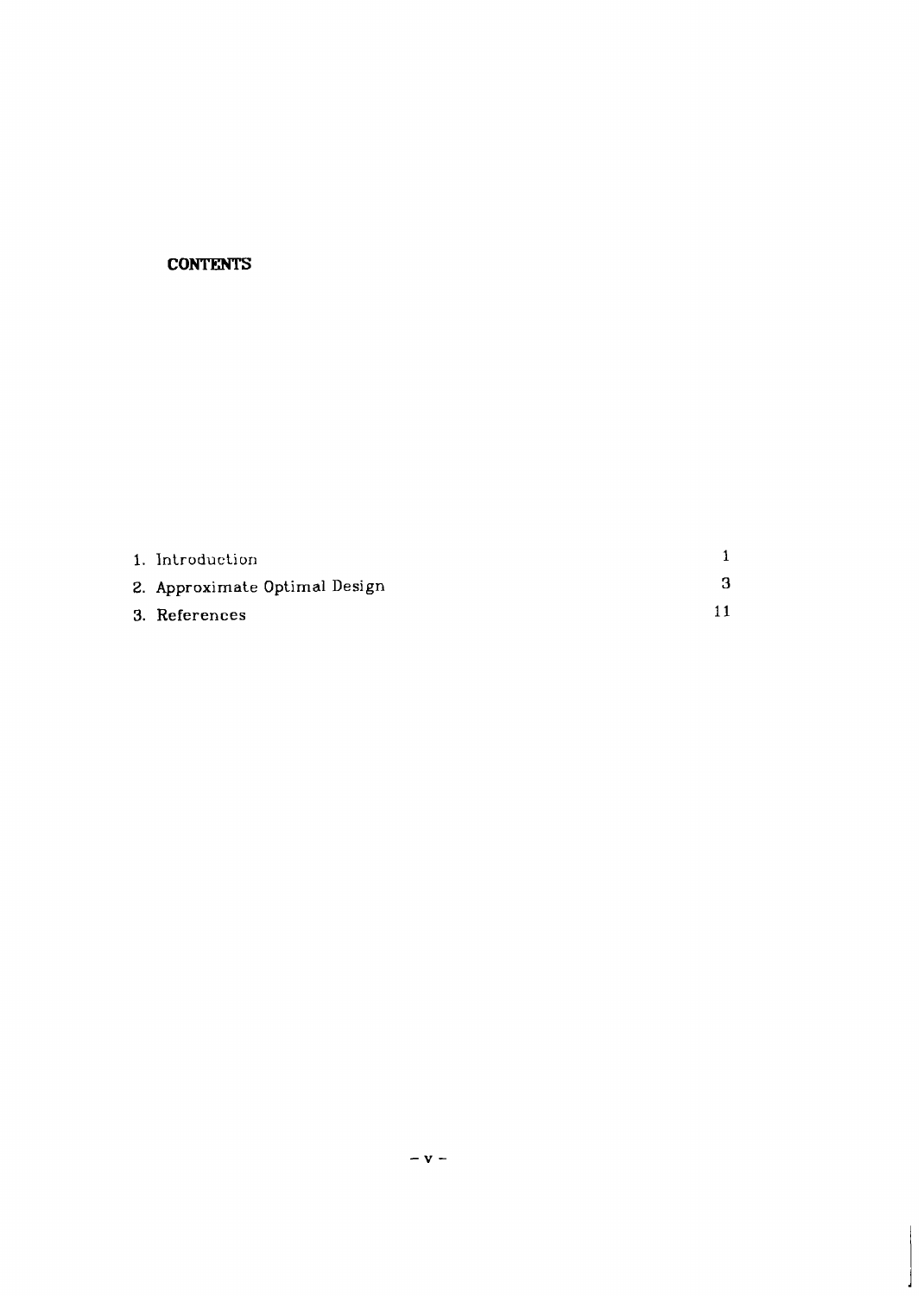### **DESIGN OF EXPERIMENTS UNDER CONSTRAINTS**

A. Gaivoronski and V. Fedorov

### **INTRODUCTION**

It is a specific feature of applied systems analysis that the organization **and** implementation of experiments is a very difficult and expensive process. Any change in controllable variables (for instance, in agriculture, health service, economic experiments, etc.) can lead to significant expense or to some kind of loss which cannot be measured in currency units. Therefore, it is necessary to have methods of experimental design which take into account this side of experimental research. These methods were partly developed in the traditional theory of optimal design (see, for example, Fedorov 1972 and Silvey 1980). In the traditional approach it is usually only assumed that controllable variables belong to some given set (so called operability region). In this paper we try to analyze the experimental design problem under more sophisticated constraints.

From the mathematical point of view, we deal with the designing of experiments which are described by a linear regression model:

$$
y_i = \vartheta_i^T f(x_i) + \varepsilon_i, \quad i = \overline{1, N} \tag{1}
$$

where  $f(x)$  is a  $(m \times 1)$ -vector of a known basic function,  $x_i$  describes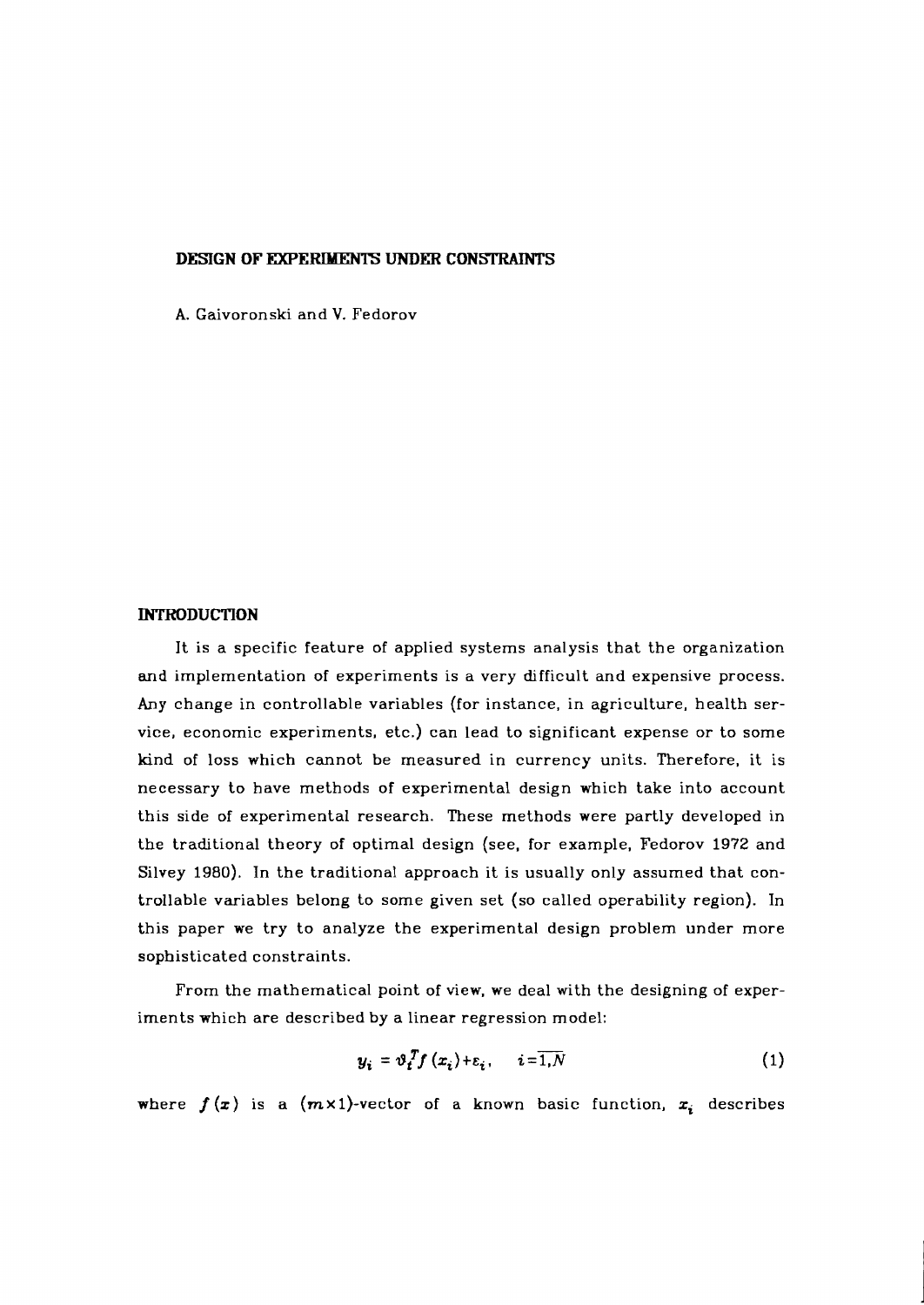$-2-$ 

conditions of the *i*-th measurement,  $\vartheta$  is a  $(m \times 1)$ -vector of unknown parameters, the subscript t stands for the true value of these parameters, **i** stands for the number of measurements,  $y_i \in R^1$  is the result of the *i*-th measurement,  $\varepsilon_i$  is the random error with zero mean and the same variance for all measurements which obviously can be chosen equal to 1 by the appropriate scaling, moreover all errors are uncorrelated.

For model (1) it is natural to use the best linear unbiased estimates (see Rao, 1968)

$$
\widehat{\mathfrak{v}} = \overline{M}^{-1} Y \tag{2}
$$

where  $\overline{M} = \sum\limits_{i=1}^N f(x_i) \ f^T(x_i), \ Y = \sum\limits_{i=1}^N f(x_i) \ y_i$  and  $\overline{M}$  is supposed to be regular. It  $i=1$   $i=1$ 

is well known that the variance matrix (which defines the precision of estimator  $\hat{\vartheta}$ ) equals

$$
D(\hat{\vartheta}) = E[(\hat{\vartheta} - \vartheta_t)(\hat{\vartheta} - \vartheta_t)^T] = \overline{M}^{-1}
$$
 (3)

Matrix  $\overline{M}$  is called the *information matrix*. It is clear from (2) and (3) that matrix  $\overline{M}$  is defined completely by the set  $\{x_i\}_{i=1}^N$ . If in some points  $x_i$  there are  $r_i$  measurements, then this matrix is defined by the set

$$
\xi_N = \{p_i, z_i\}_{1}^n, \quad \sum_{i=1}^n p_i = 1, \quad p_i = r_i / N
$$

which is usually called the design, and points  $x_i$  are its supporting points. If one can control or choose the value of  $x_i$ , then it is sensible to look for optimal designs.

The design  $\xi_N^*$  is optimal if

$$
\xi_N^* = \text{Arg} \min_{\xi_N} Q[\overline{M}(\xi_N)] \tag{4}
$$

where Q is some precision measure; for instance, it can be  $|\overline{M}^{-1}|$ , tr  $\overline{M}$  or  $tr$   $\overline{AM}$  (for details, see Fedorov 1972 and Silvey 1980).

To specify the extremal problem (4) one should describe (or do some suggestion on) the properties of function  $Q$  and the admissible set of designs  $f_N$ . In traditional experimental design theory, this set is defined through constraints on the supporting points:  $x \in X \in R^k$ , where X is the "operability" region.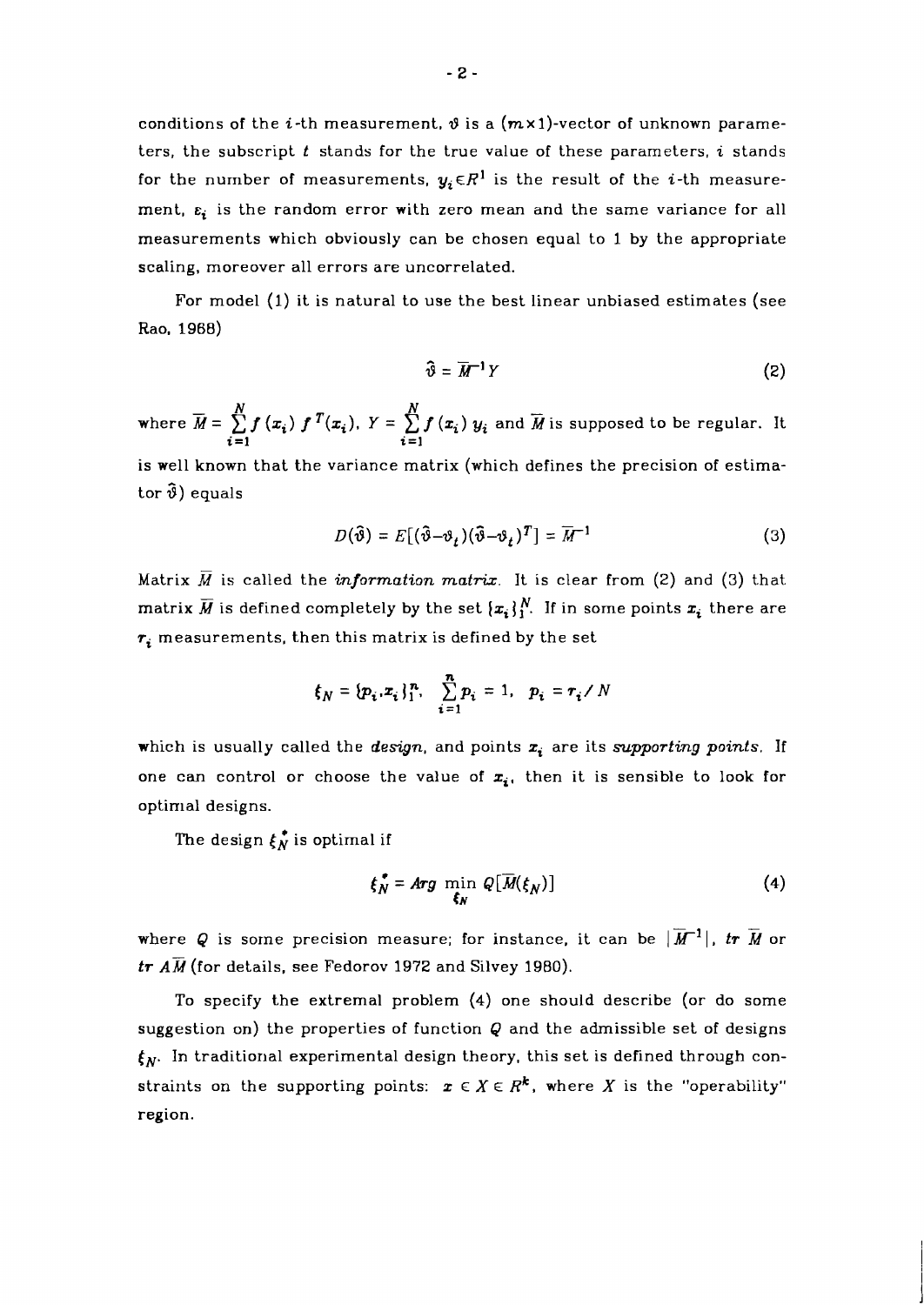The results of this paper are essentially connected with additional constraints. Namely, we suggest that together with the previous constraint, one can deal with the following constraints:

$$
\sum_{i=1}^{h} r_i \zeta_{\alpha}(x_i) \le c_{\alpha} N, \qquad \alpha = \overline{1, l} \tag{5}
$$

In (5), functions  $\zeta_a(x)$  describe some losses when a measurement is done at point  $x$ , and usually  $\zeta_{\alpha}(x) > 0$ .

As in the traditional case, it is convenient to introduce instead of  $M(\xi_N)$ , a normalized information matrix:

$$
M(\xi_N)=N^{-1}\overline{M}(\xi_N)
$$

and deal with the function

$$
\Psi[M(\xi_N)] = Q[N\overline{M}^{-1}(\xi_N)]
$$

Using this new notation, the extremal problem (4)-(5) can be presented in<br>ollowing form:<br> $\mathbf{f}_{N}^{\bullet} = Arg \min \Psi[M(\mathbf{f}_{N})], \qquad \sum_{i=1}^{n} p_{i} \varphi(x_{i}) \leq 0, \quad x_{i} \in X, \quad i = \overline{1,n}$  (6) the following form:

$$
\xi_N^* = \text{Arg} \min_{\xi_N} \Psi[M(\xi_N)], \quad \sum_{i=1}^n p_i \varphi(x_i) \le 0, \quad x_i \in X, \quad i = \overline{1, n} \tag{6}
$$

where  $\varphi(x_i) = [\varphi_1(x_i), ..., \varphi_l(x_i)]^T$ ,  $\varphi_2(x_i) = \xi_2(x_i) - c_{\alpha}$ .

#### **APPROXIMATE OPTIMAL DESIGN**

Extremal problem (6) is discrete  $(p_i = r_i / N)$  and its solution is quite difficult for any practical situation. But when  $N$  is sufficiently large one can hope that a "continuous" design (when  $p_i$  is allowed to equal any value between 0 and 1) can be a good approximation of an exact (discrete) design (compare with Fedorov 1972; Silvey 1980). Moreover, it is convenient to describe a design not by the set of "weights"  $\{p_i\}_{i=1}^n$ , but by the arbitrary probabilistic measure  $f(dx)$  with the supporting set X. Of course, it can happen that some optimal design *could* be described by a continuous measure, which is not naturally convenient in practice. But it will be shown later that it is always possible to find a design with the same information matrix, but with a finite number of supporting points.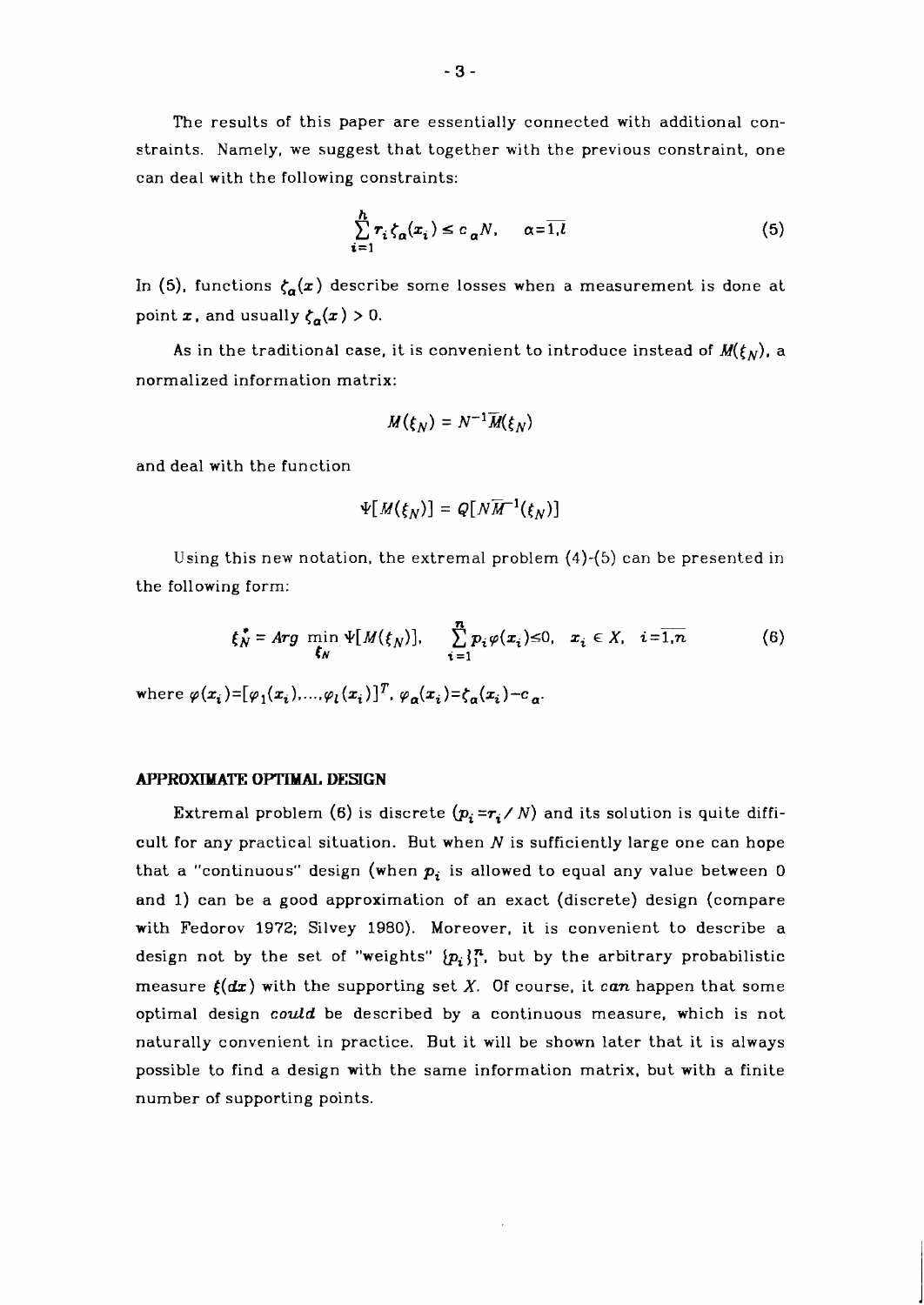For continuous design. (6) can be rewritten in the following way:

$$
\xi^* = \text{Arg} \min_{\xi} \Psi[M(\xi)] \tag{7}
$$

$$
\Phi(\xi) \le 0 \tag{8}
$$

where  $\Phi(\xi) = \int_{V} \varphi(x) \xi(dx)$ , and  $M(\xi) = \int_{V} f(x) f^{T}(x) \xi(dx)$ .

In the sequel we shall need fulfillment of the following assumptions:

- (a) The set  $X$  is compact.
- (b) The functions  $f(x)$  and  $\varphi(x)$  are continuous on X.
- (c)  $\mathbf{\Psi}[M]$  is a convex function.
- (d) There exists Q such that  $\{\xi:\Psi[M(\xi)]\leq Q<\infty$ ,  $\int \varphi(x)\xi(dx)<0\}=\mathbb{E}(Q)\neq\phi$ . **X**
- (e) For any  $\xi \in \mathbb{E}(Q)$  and  $\xi \in \mathbb{E}$ , where  $\mathbb E$  is the set of designs satisfying to  $(8),$

$$
\Psi[(1-\alpha)M(\xi)+\alpha M(\overline{\xi})]=\Psi[M(\xi)]+\alpha \int_X \psi(x,\xi)\overline{\xi}(dx)+\tau(d,\xi,\overline{\xi})
$$

where  $\tau(d,\xi,\overline{\xi}) = o(\alpha)$ .

THEOREM 1. If conditions (a) and (b) hold, then for any design  $\xi \in \Xi$ there can always be found a design  $\overline{\xi} \in \Xi$  with the same information matrix  $[M(\xi) = M(\overline{\xi})]$ , the same value of the cost function  $\int \int \varphi(x) \xi(dx) = \int \varphi(x) \overline{\xi}(dx)$ ], and containing no more than **X X**   $\frac{m(m+1)}{2}$  + 1 + 1 supporting points.

**Proof.** Since any matrix  $M(\xi)$  is symmetric, it is completely described by  $m(m+1)/2$  elements. Therefore both  $M(\xi)$  and  $\Phi(\xi) = \int \varphi(x) \xi(dx)$  can be described by a vector of dimension **X**  there can always be journa a design  $\xi \in \mathbb{R}$  with the same enjormation matrix  $[M(\xi) = M(\overline{\xi})]$ , the same value of the cost function  $\int_X \varphi(x) \xi(dx) = \int_X \varphi(x) \overline{\xi}(dx)$ , and containing no more than  $\frac{m(m+1)}{2} + l + 1$  suppor  $k = \frac{m(m+1)}{2} + l$ . From the definition the set S<sup>\*</sup> of the corresponding vectors is the convex hull of the set  $S = \{q(x), x \in X\} \in R^k$ , where  $g^{T}(x) = [f_{\alpha}(x) f_{\beta}(x), \alpha \geq \beta, \varphi_{\gamma}(x)], \alpha, \beta = \overline{1,m}, \gamma = \overline{1,l}$ . Due to Caratheodory's theorem, any point  $s'$  from  $S'$  can be represented in the form

$$
\mathbf{s}^* = \sum_{i=1}^{k+1} p_i s_i
$$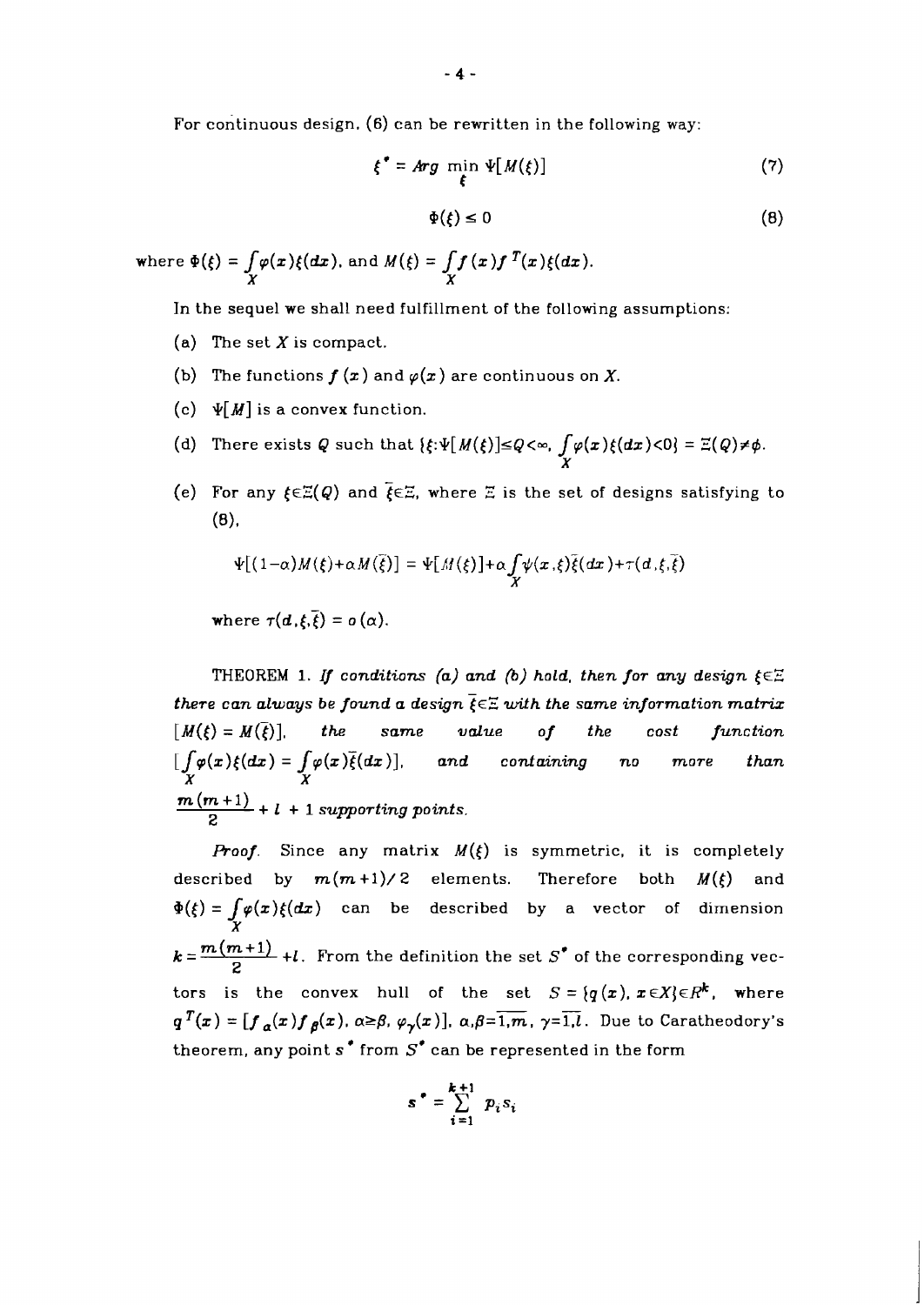where  $s_i \in S$ ,  $p_i \ge 0$ ,  $\sum_{i=1}^{k+1} p_i = 1$ . This fact proves the theorem.  $\overline{i=1}$ 

THEOREM 2.

*I.* /f *the conditions (a) (c) hold, then a necessary and sufficient condition for a design* [\* *to be optimal* .is *fulfillment of the inequality* 

$$
\min_{\xi \in \Xi} \frac{\int \psi(x,\xi^*) \xi(dx) \ge 0}{\chi} \tag{9}
$$

## *II.* **77~** *set of optimal designs* **is** *convez.*

*Proof.* The inequality (9) follows from assumption (c) and from the fact that a necessary and sufficient condition for  $M^{\bullet}$  to be the solution of the minimization problem min $\psi[M]$ , where  $\Psi$  is a convex function, is the nondecreasing of  $\dot{\Psi}$  along any feasible direction (compare for instance with Whittle 1973 and Fedorov 1981). The convexity of the set of optimal designs is the obvious consequence of the convexity of the function  $\Psi$  .

*Remark.* If there are no constraints (8), then

$$
\min_{\xi \in \Xi} \int_{X} \psi(x,\xi^*) \xi(dx) = \min_{x \in X} \psi(x,\xi^*)
$$

and Theorem 2 coincides with the well-known "equivalency theorem" from traditional experimental design theory (see, for instance, Fedorov and Malyutov 1972; Kiefer 1974; Whittle 1973).

According to Theorem 2 we should solve problem (9) in order to check particular plans for optimality. This problem is much easier than the initial one because it is linear with respect to  $f$ . However, it still remains an optimization problem in regard to probabilistic measures and further attempts should be made to reduce it to a more tractable one. This can be done by applying duality results for optimization problems in which the objective function depends on probabilistic meausres (Ermoliev 1970; Ermoliev and Nedeva 1982; Ermoliev, Gaivoronski, and Nedeva 1983).

## THEOREM 3.

*%ppose that conditions (a)-(c) are held and function* **is** *continuous with respect to t\*.* Then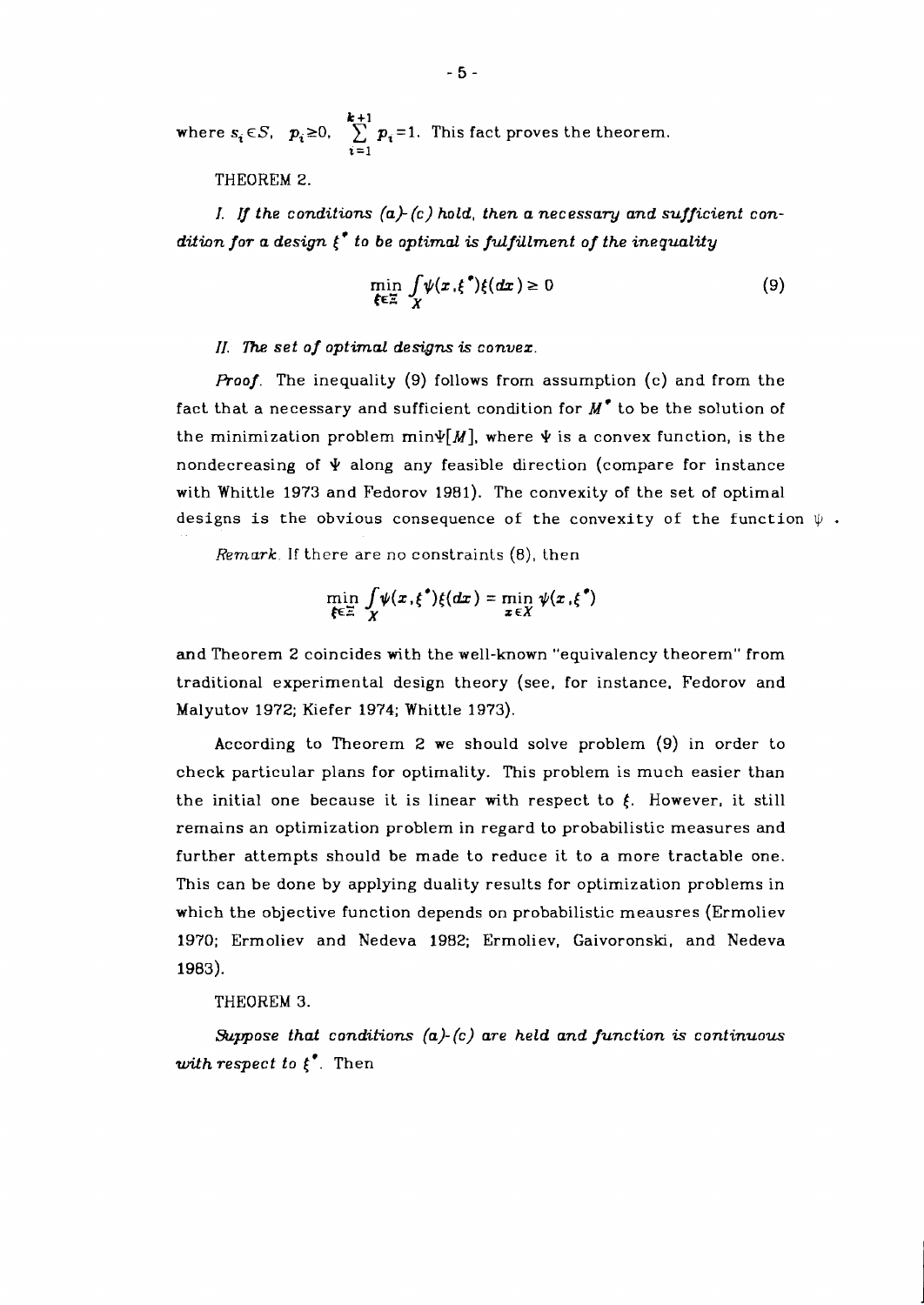- 1.  $\min_{\xi \in \Xi} \int \psi(x,\xi^*) \xi(dx) = \max_{u \in U^+} \varphi(u)$  wh<br>  $U^+ = \{u : u = (U_1, \ldots, U_l), u_i \ge 0\}; \varphi(u) = \min_{\xi \in \Xi} [\psi(x,\xi^*) + u^T \psi(x)].$ where
- 2. For any  $\overline{\xi}$  such that  $\int \psi(x,\xi^*)\overline{\xi}(dx) = \min_{\xi \in \Xi} \int \psi(x,\xi^*)\xi(dx)$ there exists  $\bar{u}$  such that  $\varphi(\bar{u}) = \max_{u \in \mathcal{U}} \varphi(u)$  where  $\bar{\xi}$  has a support set **UE** LJ+ belonging to  $X(\overline{u}) = \{x : x \in X, \ \varphi(\overline{u}) = \psi(x, \xi^*) + \overline{u}^T \psi(x) \}.$
- **3.** *Among the solutions of (9) there always ezists one with no more than l supporting points*

This theorem is actually a re-statement of Theorem *1* from a paper by Ermoliev, Gaivoronski, and Nedeva *(1983).* It reduces problem (9) to a finite-dimensional minimax problem.

Therefore, in Theorem **2** the unequality (9) can be replaced by the following one

$$
\max_{\mathbf{u} \in U^{+}} \min_{\mathbf{z} \in X} \left[ \psi(\mathbf{x}, \xi^{*}) + u^{T} \varphi(\mathbf{x}) \right] \ge 0 \tag{10}
$$

which is more similar to the "traditional" condition. In the following notation  $q(x, u, \xi) = \psi(x, \xi) + u^T \varphi(x)$  will be used.

Let *u\** be a solution of *(10)* and all constraints from *(8)* are active; i.e.,

$$
\int\limits_X \varphi(x) \xi^{\bullet}(dx) = 0 \tag{11}
$$

In the opposite case one can consider (7) which contains fewer, and only active, constraints.

THEOREM 4. If  $\int \xi^*(dx) \ge \gamma > 0$ , then the function  $q(x, u^*, \xi^*)$  achieves **X'**   $zero on the set X.$ 

*Proof.* Let us suggest that at least on some set **X:** 

$$
\psi(x,\xi^*) + u^*T\varphi(x) \ge \delta > 0 \tag{12}
$$

Then, due to *(10)* and *(12):*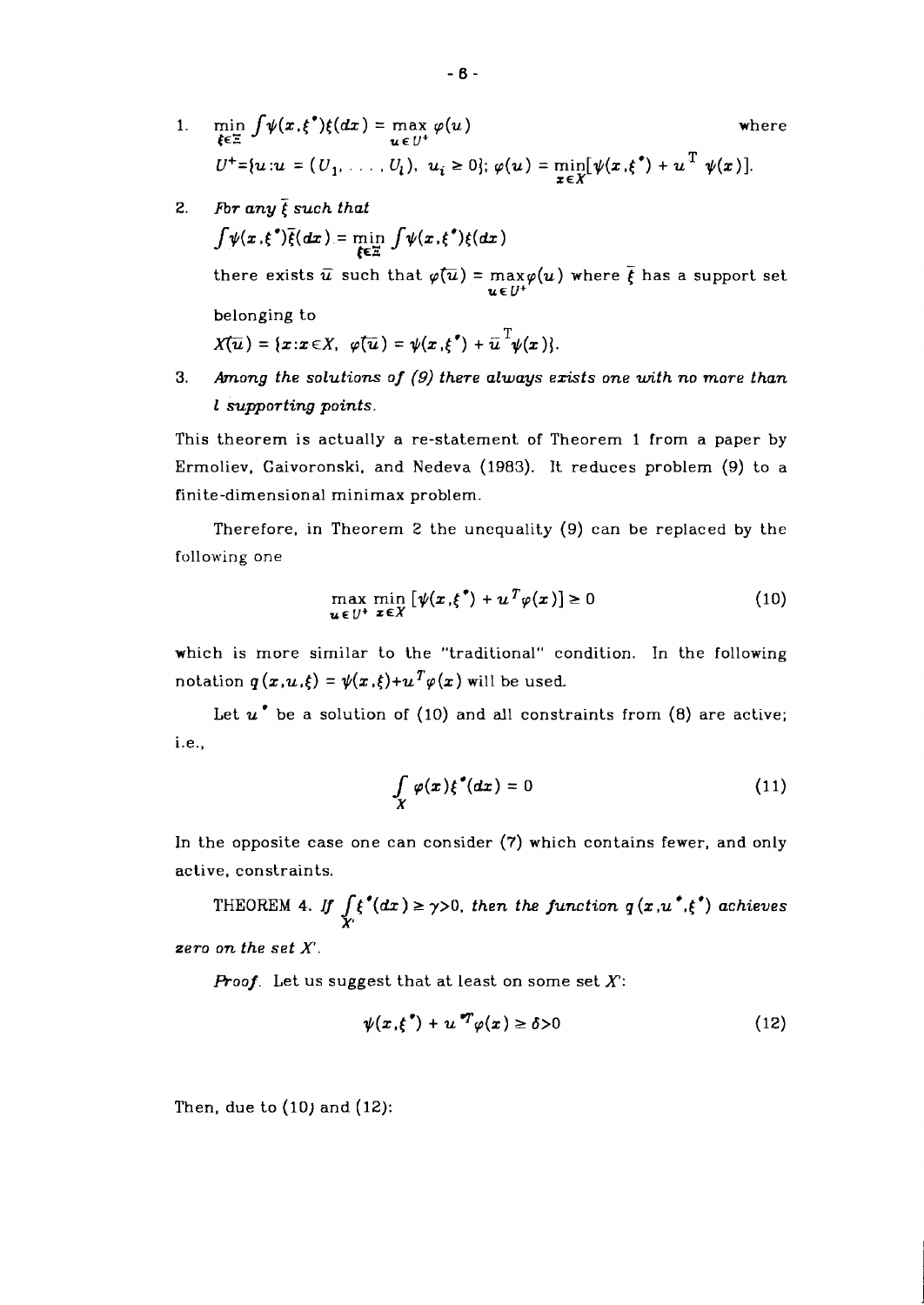$$
\int_X [\psi(x,\xi^*) + u^{\sigma T} \varphi(x)] \xi^{\sigma}(dx) \geq \int_{\mathcal{X}\times\mathcal{Y}} [\psi(x,\xi^*) + u^{\sigma T} \varphi(x)] \xi^{\sigma}(dx) + \int_{\mathcal{X}'} \delta \xi^{\sigma}(dx) \geq \delta \gamma > 0
$$

But at the same time

$$
\int\limits_X[\psi(x,\xi^*)+u\,^T\varphi(x)]\xi^*(dx)=\int\limits_X\psi(x,\xi^*)\xi^*(dx)+u\,^T\!\!\int\limits_X\varphi(x)\xi^*(dx)=0
$$

because for any design  $\xi$ 

$$
\int\limits_X\psi(x,\xi)\xi(dx)=0
$$

due to condition (c), and the second summand equals zero due to (11). This contradiction proves the theorem.

*Remark*. If the design  $\xi^*$  contains a finite number of supporting points  $x_i^*$ ,  $i = \overline{1,n}$ , then for all of them,

$$
q(x_i^{\bullet}, u^{\bullet}, \xi^{\bullet}) = 0
$$

Of course Theorems 2 and 3 cannot provide prescriptions for the design's construction in general, but very often they help in the understanding of some essential features of them.

*Example 1.* Let us consider the design problem for one-dimension polynomial regressions:

$$
y_i = \sum_{\alpha=1}^m \vartheta_{\alpha} x^{\alpha-1} + \varepsilon_i \tag{13}
$$

with the D-criterion of optimality:

$$
\Psi[M] = \ln |M^{-1}| \tag{14}
$$

and with the following constraints

$$
|x| \leq 1, \quad \int_{-1}^{1} \varphi(x) f(dx) \leq 0, \quad \varphi \in R^d.
$$

Let us suggest that  $\varphi(x)$  are continuous functions on the interval  $|x| \leq 1$ and that the system

$$
1, x, \ldots, x^{2(m-1)}, \varphi_1(x), \ldots, \varphi_l(x) \tag{15}
$$

is a Chebyshev system on the same interval.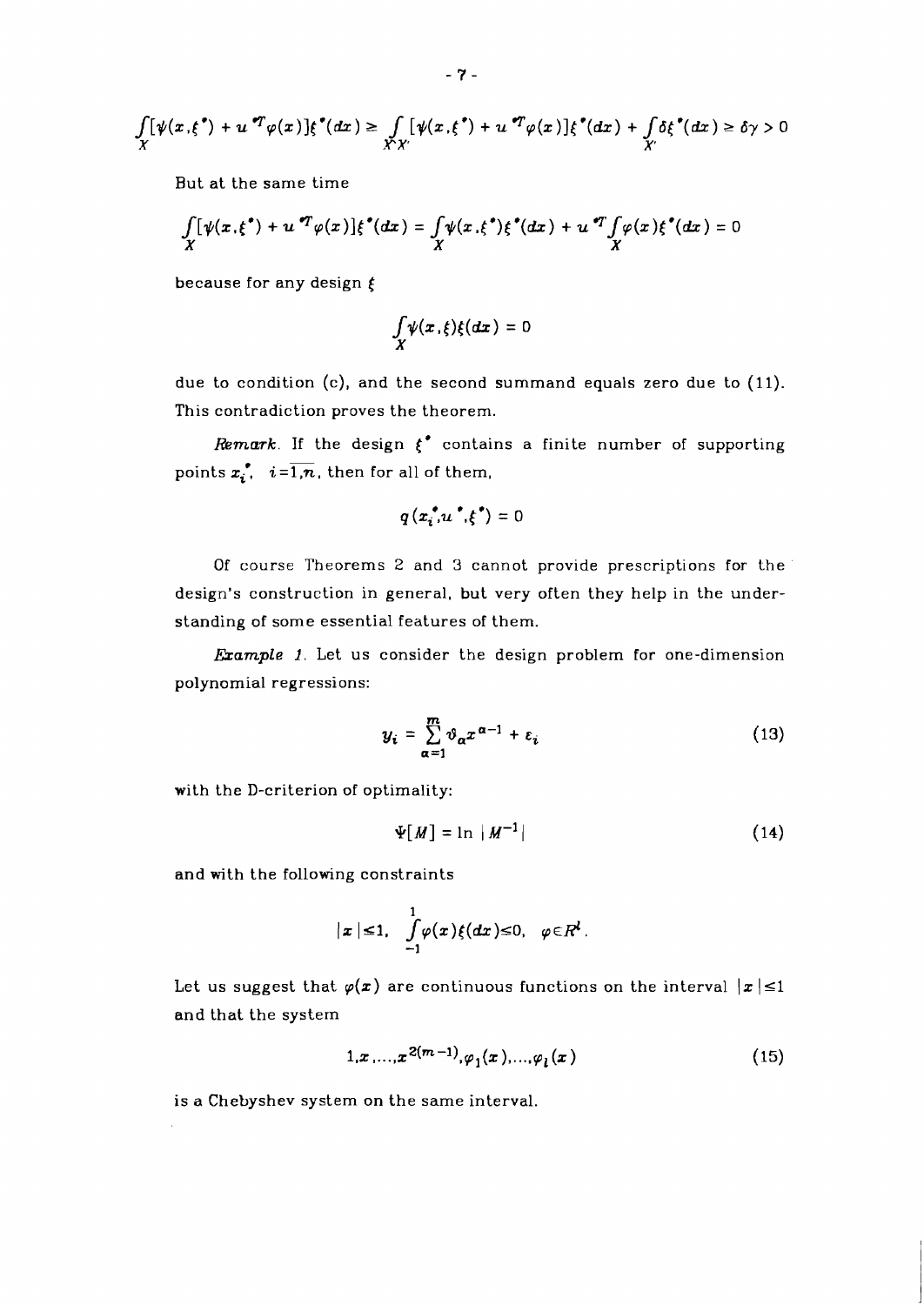It is easy to check that the conditions (a)-(c) are fulfilled and the results of Theorems 2 and 4 take place here. For D-optimal designs one has  $\psi(x,\xi) = m-f$   $\int_0^T (x)M^{-1}f(x)$  (see, for instance, Fedorov 1972). In our case  $f^{T}(x) = (1, x, ..., x^{m-1})$ , and therefore

$$
q(x, u, \xi) = \psi(x, \xi) + u^T \varphi(x) = m - \sum_{\alpha \beta = 1}^m M_{\alpha \beta}^{-1} x^{\alpha} x^{\beta} + u^T \varphi(x)
$$

In other words, the function  $q(x,u,\xi)$  is a linear combination of the function (15). It is known that a linear combination with some non-zero coefficients of **s** functions which is a Chebyshev system can have no more that **s** roots. Therefore the function  $q(x, u, \xi)$  has no more than  $(2m+l)$ roots and has no more than  $m + \frac{l}{2}$  (if *l* is even) or  $m + \frac{l+1}{2}$  (if *l* is odd) minima on the interval  $|x| \leq 1$ . But in accordance to Theorem 3, the function  $q(x, u^{\bullet}, \xi^{\bullet})$  should approach its low boundary at the supporting points of an optimal design. So their number cannot exceed  $m+\frac{l}{2}$ , if l is even, or  $m+\frac{l+1}{2}$ , if l is odd, which is much less than the upper boundary from Theorem 1.

**Example 2.** Let us now apply the simplest version of  $(13)$ ,  $(14)$  with **rn =2** (simple linear regression), but with the following constraints.

$$
x^2-c \le 0, \quad |x| \le 1, \quad c < 1 \tag{16}
$$

In this case, system (15) is not a Chebyshev one, and therefore the previous result cannot apply.

According to Theorem 2 and the symmetry of constraints (16), the information matrix  $M(\xi)$  for any optimal design should be diagonal. For a diagonal matrix  $M(\xi)$  one has:

$$
q(x, u, \xi) = 1 - uc + [u - M_{22}^{-1}(\xi)]x^2
$$

It is evident that  $q(x,u,\xi) \equiv 0$ , when  $u^* = c^{-1}$  and

$$
c = M(\xi^*) = \int_{-1}^{1} x^2 \xi^*(dx)
$$
 (17)

Therefore if a design  $\xi^*$  which satisfies (17) can be found, then according to Theorem 2, it will be optimal design. In fact (17) describes a family of distributions with the given second moment and it is not difficult to find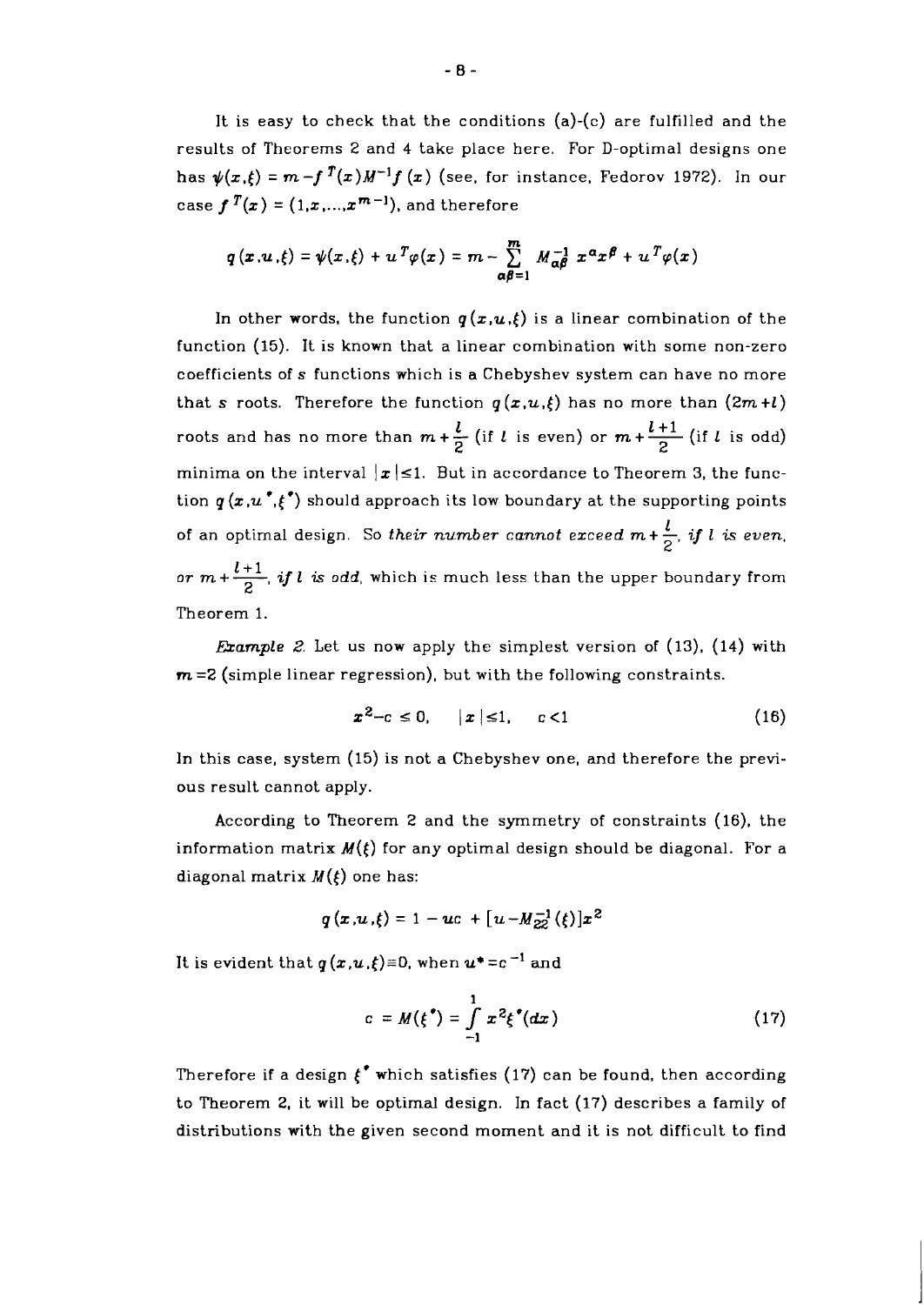some members of it. For instance, the following two designs:

$$
\xi_1^* = \begin{cases} -1, & 0, +1 \\ c \ /2, & 1-c, c \ /2 \end{cases}
$$

and

$$
\xi_2^* = \begin{cases} -\sqrt{c} , & \sqrt{c} \\ 1/2 , & 1/2 \end{cases}
$$

belong to this family. We remember that in the traditional case (only one constraint:  $|x| \leq 1$ , the optimal design problem has a unique solution:

$$
\boldsymbol{\xi}^* = \begin{bmatrix} -1, & +1 \\ 1/2 & 1/2 \end{bmatrix}
$$